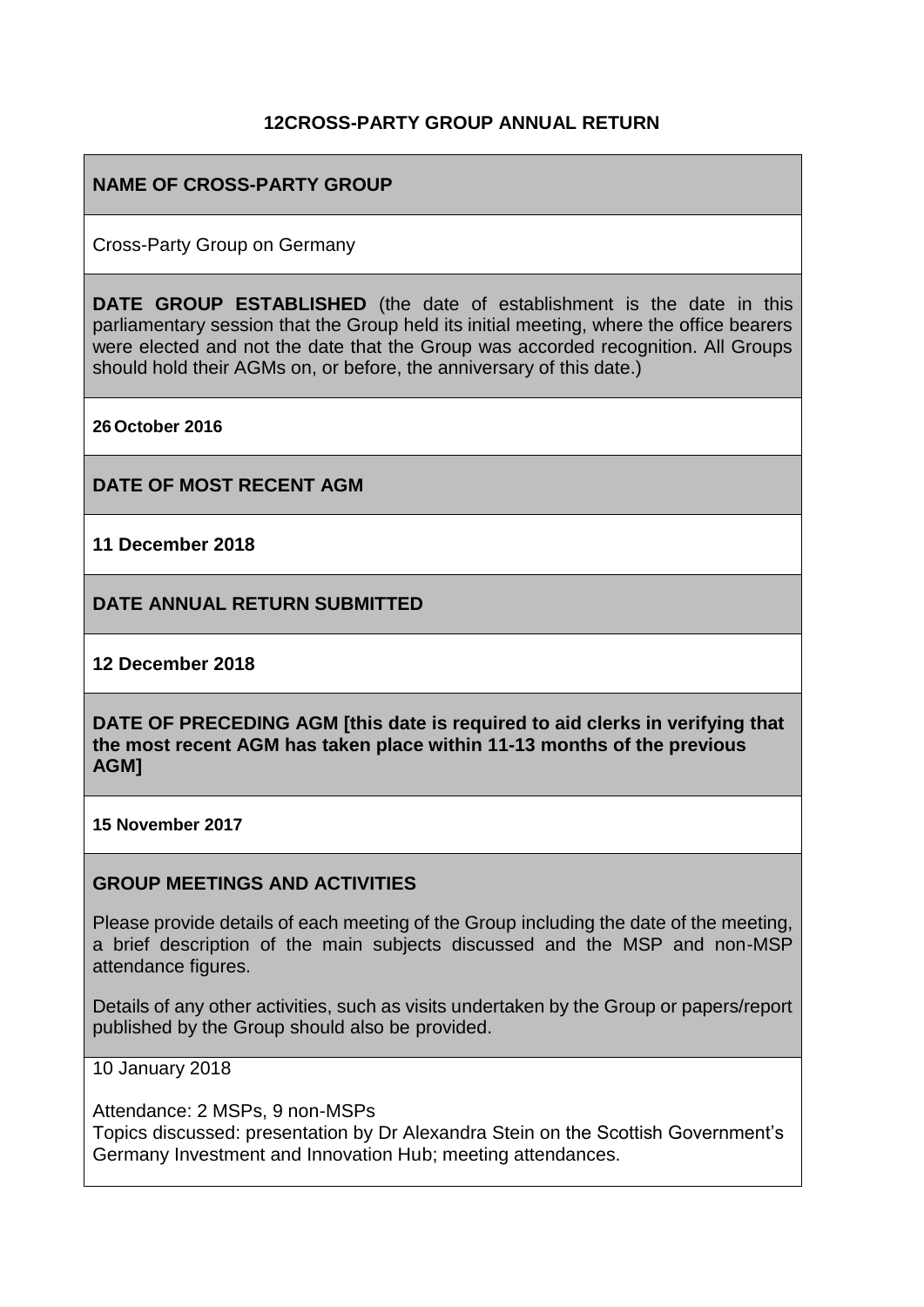6 March 2018

Attendance: 3 MSPs, 5 non-MSPs Topics discussed: presentation by Prof. Charlie Jeffery on the University of Edinburgh's approach to Brexit; the Scottish Government's '1 + 2' Language policy; meeting attendances & group membership; political & cultural updates.

25 September 2018

Attendance: 2 MSPs, 7 non-MSP Topics discussed: presentation by Stephen Taylor on the work of Technology Scotland; the focus of the CPG; political update.

## **MSP MEMBERS OF THE GROUP**

Please provide names and party designation of all MSP members of the Group.

Colin Beattie (SNP)

Mark Griffin (Lab)

Daniel Johnson (Lab)

Liam Kerr (Con)

Richard Leonard (Lab)

Lewis Macdonald (Lab)

Joan McAlpine (SNP)

Stuart McMillan (SNP)

Tavish Scott (Lib-Dem)

Elaine Smith (Lab)

Maureen Watt (SNP)

# **NON-MSP MEMBERS OF THE GROUP**

For organisational members please provide only the name of the organisation, it is not necessary to provide the name(s) of individuals who may represent the organisation at meetings of the Group.

| Individuals | <b>Cameron Buchanan</b> |
|-------------|-------------------------|
|             | <b>Stefan Buettner</b>  |
|             | Manuela Calchini        |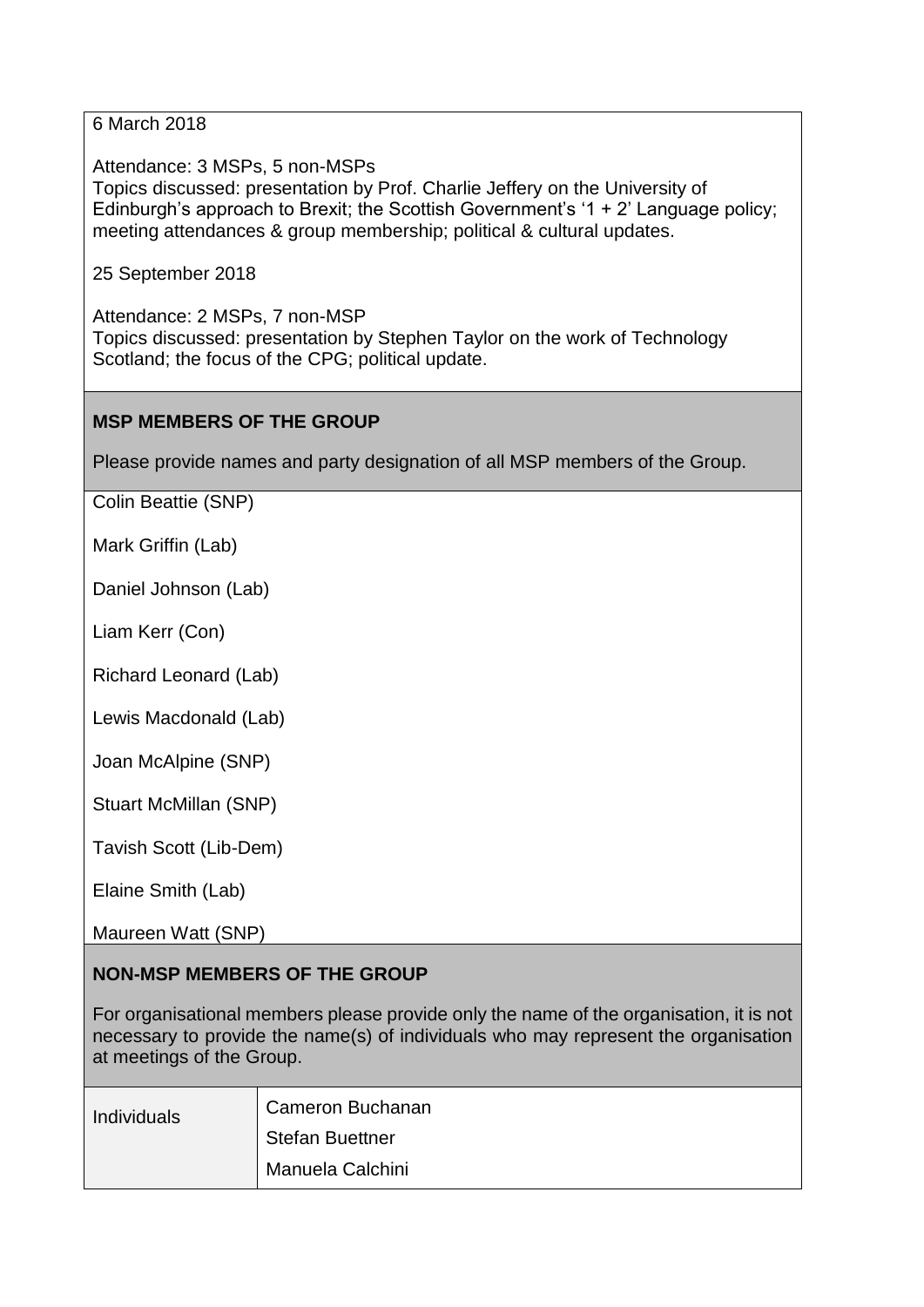|               | Annette Götzkes                                                         |
|---------------|-------------------------------------------------------------------------|
|               | Jeannette Rissmann                                                      |
|               | Alexandra Stein                                                         |
|               | <b>Barbara Strickland</b>                                               |
|               | Jens-Peter Voss                                                         |
|               | Petra Wend                                                              |
| Organisations | Consulate General of the Federal Republic of Germany<br>Goethe-Institut |

# **GROUP OFFICE BEARERS**

Please provide names for all office bearers. The minimum requirement is that two of the office bearers are MSPs and one of these is Convener – beyond this it is a matter for the Group to decide upon the office bearers it wishes to have. It is permissible to have more than one individual elected to each office, for example, co-conveners or multiple deputy conveners.

| Convener               | <b>Colin Beattie MSP</b>                   |
|------------------------|--------------------------------------------|
| <b>Deputy Convener</b> | <b>Elaine Smith MSP</b><br>Jens-Peter Voss |
| Secretary              | Graeme Henderson                           |
| <b>Treasurer</b>       |                                            |

## **FINANCIAL BENEFITS OR OTHER BENEFITS RECEIVED BY THE GROUP**

Please provide details of any financial or material benefit(s) received from a single source in a calendar year which has a value, either singly or cumulatively, of more than £500. This includes donations, gifts, hospitality or visits and material assistance such as secretariat support.

Details of material support should include the name of the individual providing support, the value of this support over the year, an estimate of the time spent providing this support and the name of the organisation that this individual is employed by / affiliated to in providing this support.

Groups should provide details of the date on which the benefit was received, the value of the benefit and a brief description of the benefit.